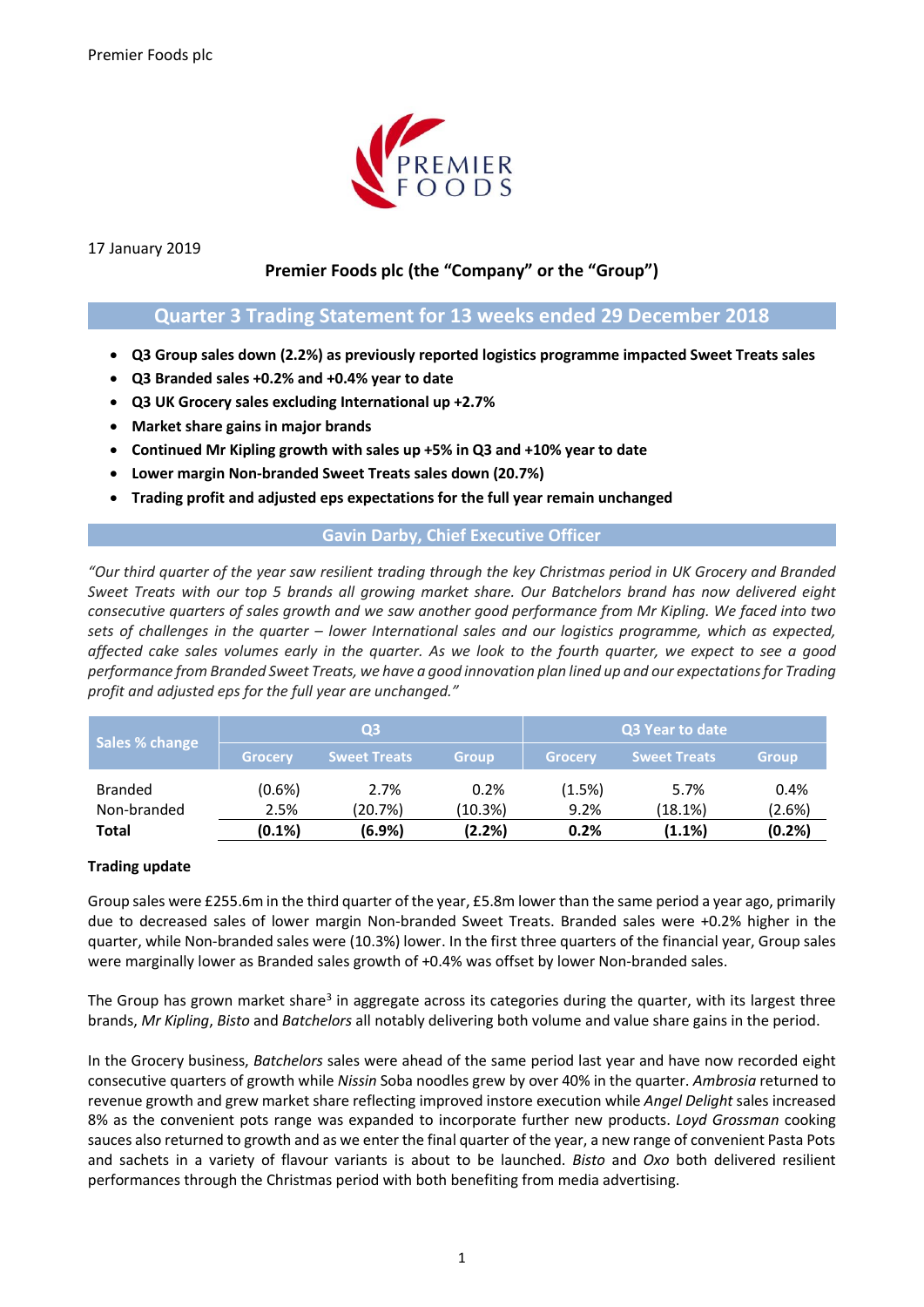Premier Foods plc

*Mr. Kipling* sales continued their strong momentum from previous quarters following the brand relaunch earlier in the year, reporting sales growth of +5% in the quarter and +10% on a year to date basis. *Cadbury* cake sales in the UK were also up in the period due to an improved seasonal range and better instore execution. Looking ahead to the next couple of quarters, the Group will launch a range of 30% less sugar *Mr Kipling* Angel and Chocolate slices, new *Cadbury* Caramel Mini Rolls and a platter of *Cadbury* Crème Egg cupcakes for Easter.

As previously announced, we expected Sweet Treats sales to be lower in the third quarter and accordingly, Nonbranded Sweet Treats sales were (20.7%) lower compared to the same period last year. This was due to the business experiencing lower sales volumes as a result of implementation challenges associated with its logistics programme, however customer service levels improved steadily during the quarter. Additionally, the Sweet Treats business exited a number of lower margin seasonal and non-seasonal cake contracts. In the Grocery business, Non-branded sales increased +2.5% as contract wins in Stuffing and Cooking sauces were partly offset by lower sales at Knighton Foods.

International sales<sup>4</sup> decreased by (27%) in the quarter, as the business continued to work through the effects of high stocks of *Cadbury* cake in the Australian supply chain. Additionally, the Group has implemented price rises to export wholesalers to ensure competitive product pricing across all markets but which resulted in significantly lower volumes in this customer group in the quarter. Excluding these two factors, International sales would have risen 5% in the year to date.

Cash exceptional costs are expected to be £6-7m higher in the full year than previously anticipated due to higher than planned implementation costs associated with the logistics transformation programme as described above.

#### **Management update**

As previously announced, Gavin Darby, Chief Executive Officer, will leave the Group on 31<sup>st</sup> January 2019 and the Board's search process for Gavin's successor is underway. From 1<sup>st</sup> February 2019, Alastair Murray, Chief Financial Officer, will assume the role of Acting Chief Executive Officer on a temporary basis, in addition to his existing responsibilities, until a permanent successor is appointed.

#### **Potential disposal update**

The Group continues to hold discussions with third parties regarding the potential disposal of its *Ambrosia* brand and the Board will provide further updates in due course.

#### **Outlook**

The Group's Trading profit and adjusted earnings per share expectations for FY18/19 remain unchanged and Net debt at the year end is expected to be lower than the prior year. The rate of Net debt reduction is likely to be lower than the prior year, as the Company builds raw material and finished goods stock levels to protect against the risk of delays at ports in the absence of certainty over the UK's departure from the EU. The Company's target of reducing Net debt/EBITDA to below 3.0x by March 2020 remains unchanged.

 $\mathbf{r} = \mathbf{r} \cdot \mathbf{r}$ 

| $\sim$ Fnds $\sim$                                        |                      |
|-----------------------------------------------------------|----------------------|
| For further information, please contact:                  |                      |
| <b>Investors and analysts:</b>                            |                      |
| Alastair Murray, Chief Financial Officer                  | +44 (0) 1727 815 850 |
| Richard Godden, Director of Investor Relations & Treasury | +44 (0) 1727 815 850 |
| Media:                                                    |                      |
| Maitland                                                  |                      |
| <b>Clinton Manning</b>                                    | +44 (0) 20 7379 5151 |
| Joanna Davidson                                           | +44 (0) 20 7379 5151 |
|                                                           |                      |